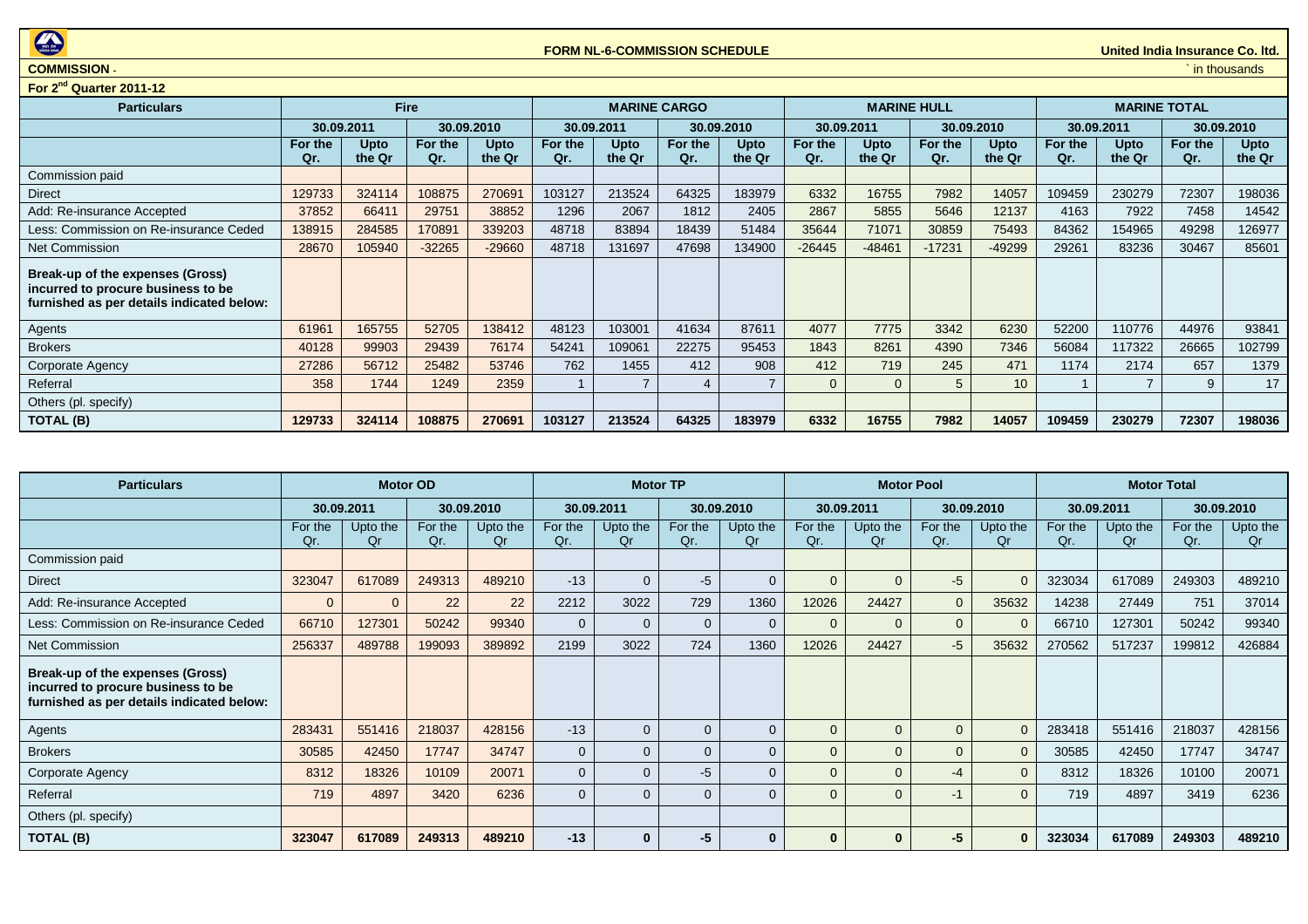| <b>Particulars</b>                                                                                                  | <b>Workmen compensation</b> |                |                | <b>Personal Accident</b> |                |                |                | <b>Aviation</b> |                |                |                | <b>Engineering</b> |                |                |                |                |
|---------------------------------------------------------------------------------------------------------------------|-----------------------------|----------------|----------------|--------------------------|----------------|----------------|----------------|-----------------|----------------|----------------|----------------|--------------------|----------------|----------------|----------------|----------------|
|                                                                                                                     |                             | 30.09.2011     |                | 30.09.2010               |                | 30.09.2011     |                | 30.09.2010      |                | 30.09.2011     |                | 30.09.2010         |                | 30.09.2011     |                | 30.09.2010     |
|                                                                                                                     | For the<br>Qr.              | Upto the<br>Qr | For the<br>Qr. | Upto the<br>Qr           | For the<br>Qr. | Upto the<br>Or | For the<br>Qr. | Upto the<br>Qr  | For the<br>Qr. | Upto the<br>Qr | For the<br>Qr. | Upto the<br>Qr     | For the<br>Qr. | Upto the<br>Qr | For the<br>Qr. | Upto the<br>Qr |
| Commission paid                                                                                                     |                             |                |                |                          |                |                |                |                 |                |                |                |                    |                |                |                |                |
| <b>Direct</b>                                                                                                       | 19893                       | 40847          | 17363          | 34817                    | 68010          | 127271         | 64393          | 113745          | 3587           | 5405           | 1690           | 3422               | 72772          | 151620         | 56099          | 119303         |
| Add: Re-insurance Accepted                                                                                          | $\overline{0}$              | $\mathbf{0}$   | $\overline{0}$ | 0                        | $\mathbf{0}$   | 3052           | $\mathbf{0}$   | $\Omega$        | 754            | 1619           | 1197           | 1395               | 27896          | 160178         | 17234          | 63014          |
| Less: Commission on Re-insurance Ceded                                                                              | 4097                        | 8393           | 3553           | 7160                     | 27690          | 57106          | 18331          | 46127           | 10494          | 13015          | 1667           | 3288               | 96738          | 189367         | 61292          | 146487         |
| Net Commission                                                                                                      | 15796                       | 32454          | 13810          | 27657                    | 40320          | 73217          | 46062          | 67618           | $-6153$        | $-5991$        | 1220           | 1529               | 3930           | 122431         | 12041          | 35830          |
| Break-up of the expenses (Gross)<br>incurred to procure business to be<br>furnished as per details indicated below: |                             |                |                |                          |                |                |                |                 |                |                |                |                    |                |                |                |                |
| Agents                                                                                                              | 16788                       | 33897          | 15070          | 29540                    | 38796          | 71550          | 32308          | 63629           | 555            | 663            | 304            | 412                | 25466          | 60666          | 23393          | 51492          |
| <b>Brokers</b>                                                                                                      | 3032                        | 6141           | 2186           | 4590                     | 24069          | 48496          | 27300          | 43344           | 3032           | 4742           | 1418           | 3010               | 46289          | 88558          | 31176          | 65464          |
| Corporate Agency                                                                                                    | 73                          | 809            | 54             | 626                      | 4850           | 6880           | 4422           | 6267            | $\Omega$       | $\Omega$       | $\Omega$       | $\Omega$           | 1043           | 2220           | 1485           | 2202           |
| Referral                                                                                                            | $\Omega$                    | $\Omega$       | 53             | 61                       | 295            | 345            | 363            | 505             | $\overline{0}$ | $\Omega$       | $\Omega$       | $\Omega$           | $-26$          | 176            | 45             | 145            |
| Others (pl. specify)                                                                                                |                             |                |                |                          |                |                |                |                 |                |                |                |                    |                |                |                |                |
| <b>TOTAL (B)</b>                                                                                                    | 19893                       | 40847          | 17363          | 34817                    | 68010          | 127271         | 64393          | 113745          | 3587           | 5405           | 1722           | 3422               | 72772          | 151620         | 56099          | 119303         |

| <b>Particulars</b>                                                                                                  | <b>Other Miscellaneous</b> |                |                | <b>Liabilities</b> |                |                |                | <b>Health &amp; Hospitalisation</b> |                |                |                | <b>Miscellaneous Total</b> |                |                |                |                |
|---------------------------------------------------------------------------------------------------------------------|----------------------------|----------------|----------------|--------------------|----------------|----------------|----------------|-------------------------------------|----------------|----------------|----------------|----------------------------|----------------|----------------|----------------|----------------|
|                                                                                                                     |                            | 30.09.2011     |                | 30.09.2010         |                | 30.09.2011     |                | 30.09.2010                          |                | 30.09.2011     |                | 30.09.2010                 | 30.09.2011     |                |                | 30.09.2010     |
|                                                                                                                     | For the<br>Qr.             | Upto the<br>0r | For the<br>Qr. | Upto the<br>Qr     | For the<br>Qr. | Upto the<br>Qr | For the<br>Qr. | Upto the<br>Or                      | For the<br>Qr. | Upto the<br>Or | For the<br>Qr. | Upto the<br>Qr             | For the<br>Qr. | Upto the<br>0r | For the<br>Qr. | Upto the<br>Qr |
| Commission paid                                                                                                     |                            |                |                |                    |                |                |                |                                     |                |                |                |                            |                |                |                |                |
| Direct                                                                                                              | 150128                     | 303015         | 135626         | 285276             | 14692          | 36608          | 18234          | 35670                               | 374428         | 703200         | 307339         | 578147                     | 1026544        | 1985055        | 850047         | 1659590        |
| Add: Re-insurance Accepted                                                                                          | 25051                      | 41915          | 73160          | 86168              | $\overline{0}$ | 1433           | $\overline{0}$ | $\Omega$                            | $\Omega$       | $\overline{0}$ |                | $\overline{0}$             | 67939          | 235646         | 92342          | 187591         |
| Less: Commission on Re-insurance Ceded                                                                              | 43815                      | 109649         | 52260          | 120725             | 3483           | 7549           | 4528           | 8916                                | 59357          | 116771         | 47393          | 92482                      | 312384         | 629151         | 239266         | 524525         |
| <b>Net Commission</b>                                                                                               | 131364                     | 235281         | 156526         | 250719             | 11209          | 30492          | 13706          | 26754                               | 315071         | 586429         | 259946         | 485665                     | 782099         | 1591550        | 703123         | 1322656        |
| Break-up of the expenses (Gross)<br>incurred to procure business to be<br>furnished as per details indicated below: |                            |                |                |                    |                |                |                |                                     |                |                |                |                            |                |                |                |                |
| Agents                                                                                                              | 90152                      | 187942         | 76275          | 164626             | 7397           | 16943          | 7866           | 16564                               | 216863         | 397834         | 176202         | 341761                     | 679435         | 1320911        | 549455         | 1096180        |
| <b>Brokers</b>                                                                                                      | 23397                      | 48367          | 29373          | 58594              | 6427           | 17776          | 9304           | 17164                               | 144946         | 281295         | 122454         | 217999                     | 281777         | 537825         | 240958         | 444912         |
| Corporate Agency                                                                                                    | 35017                      | 63323          | 27956          | 57811              | 877            | 1896           | 1068           | 1942                                | 12581          | 24026          | 8437           | 18109                      | 62753          | 117480         | 53522          | 107028         |
| Referral                                                                                                            | 1562                       | 3383           | 2022           | 4245               | $-9$           | $-7$           | $-4$           |                                     | 38             | 45             | 246            | 278                        | 2579           | 8839           | 6144           | 11470          |
| Others (pl. specify)                                                                                                |                            |                |                |                    |                |                |                |                                     |                |                |                |                            |                |                |                |                |
| TOTAL (B)                                                                                                           | 150128                     | 303015         | 135626         | 285276             | 14692          | 36608          | 18234          | 35670                               | 374428         | 703200         | 307339         | 578147                     | 1026544        | 1985055        | 850079         | 1659590        |